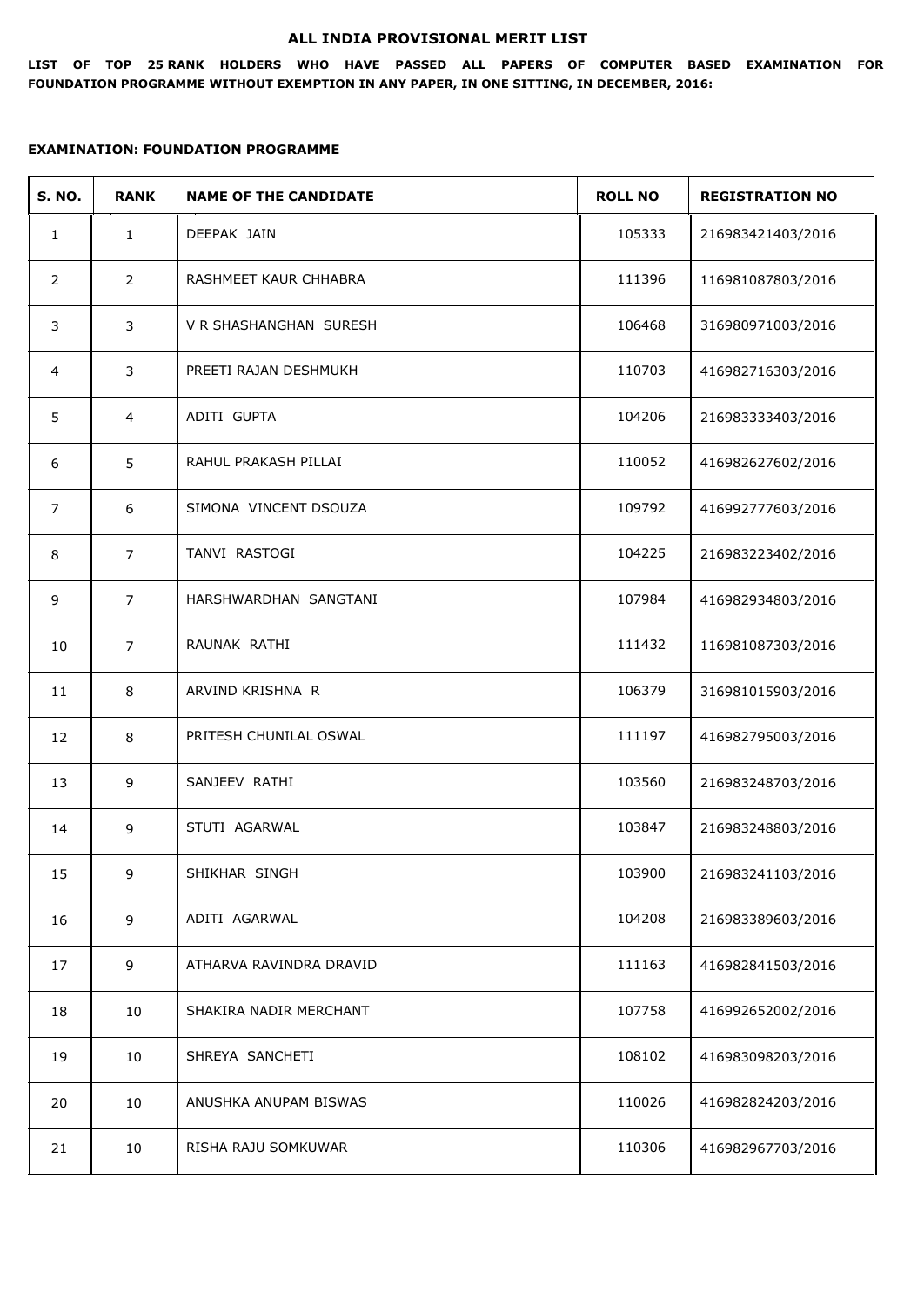| <b>S. NO.</b> | <b>RANK</b> | <b>NAME OF THE CANDIDATE</b> | <b>ROLL NO</b> | <b>REGISTRATION NO</b> |
|---------------|-------------|------------------------------|----------------|------------------------|
| 22            | 11          | RADHIKA KATARIA              | 102894         | 216983404303/2016      |
| 23            | 11          | KHUSHBOO GUPTA               | 105255         | 216993445103/2016      |
| 24            | 11          | SARADA G                     | 106195         | 316980951502/2016      |
| 25            | 11          | DHVANI ANILBHAI PRAJAPATI    | 107531         | 416983014103/2016      |
| 26            | 11          | JASH DINESH GADHVI           | 109052         | 416982698003/2016      |
| 27            | 12          | SHALINI SINGH                | 102513         | 216983406803/2016      |
| 28            | 12          | DEEPALI JAIN                 | 105105         | 216993560603/2016      |
| 29            | 12          | VIDHI JAYANTILAL GALA        | 108750         | 416992675802/2016      |
| 30            | 12          | MANSI SINGH                  | 108751         | 416982631602/2016      |
| 31            | 12          | SAKSHI BHALOTIA              | 110320         | 416982855303/2016      |
| 32            | 12          | RUTVI VIKRAM RAWAL           | 110815         | 416982674402/2016      |
| 33            | 12          | RUSHABH CHUNILAL OSWAL       | 111193         | 416982794603/2016      |
| 34            | 12          | AAYUSHI RASTOGI              | 111317         | 116980958702/2016      |
| 35            | 12          | KANAK PRABHA JETHANI         | 111334         | 116981022003/2016      |
| 36            | 13          | TENISA GOPE                  | 101184         | 116981021303/2016      |
| 37            | 13          | DIKSHA MULWANI               | 103841         | 216983236002/2016      |
| 38            | 13          | RAKHI SHARMA                 | 104820         | 216983540403/2016      |
| 39            | 13          | RIDDHI OJHA                  | 105100         | 216983487303/2016      |
| 40            | 13          | AMAN CHAWLA                  | 105345         | 216983192302/2016      |
| 41            | 13          | KUSHAGR ARORA                | 105346         | 216983192602/2016      |
| 42            | 13          | LAKSHIT N SHAH               | 106987         | 316981064303/2016      |
| 43            | 13          | SHAH HARSH RASHMIKUMAR       | 107691         | 416982685702/2016      |
| 44            | 13          | MONISH JAISWAL               | 108224         | 416983006903/2016      |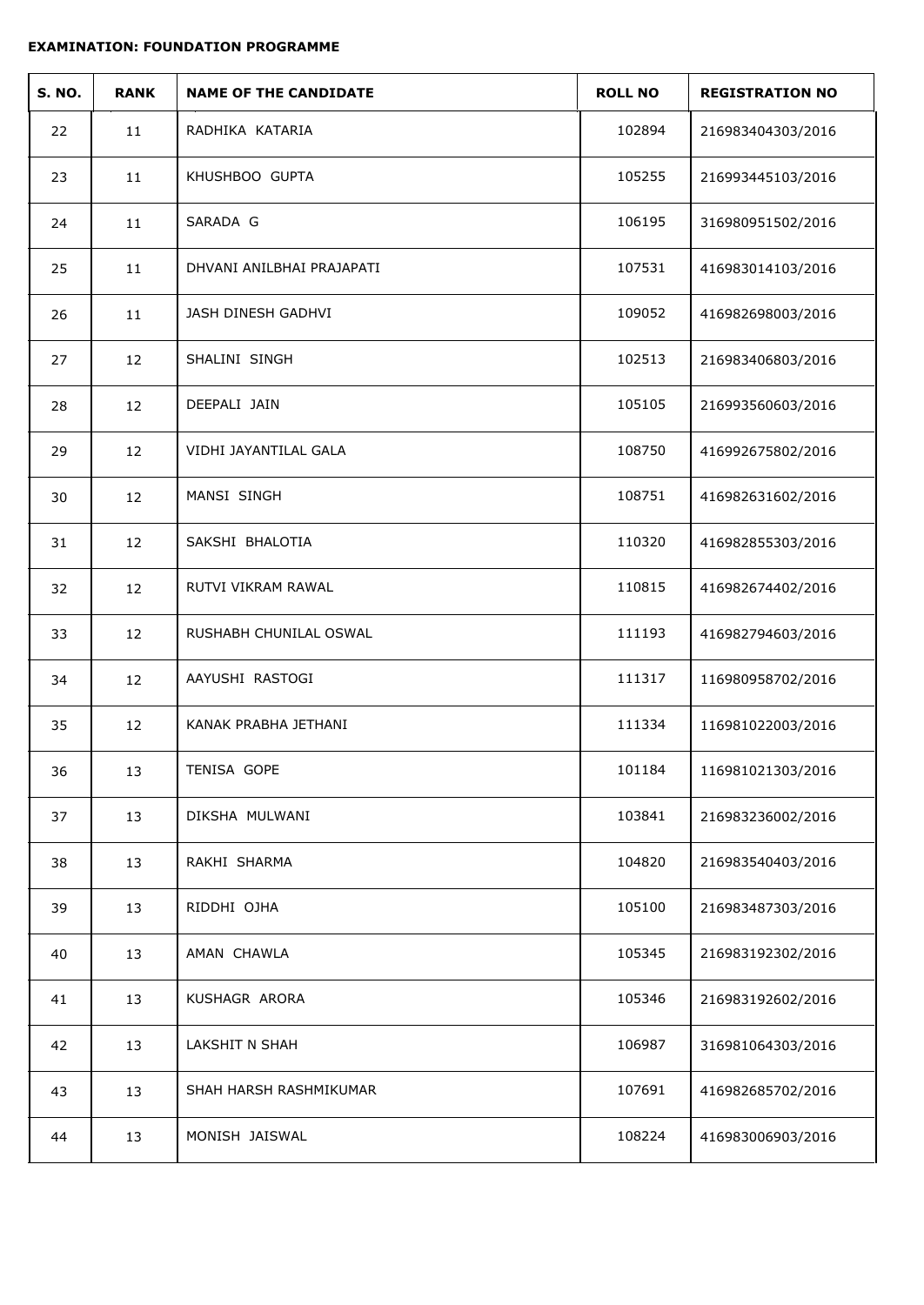| <b>S. NO.</b> | <b>RANK</b> | <b>NAME OF THE CANDIDATE</b>    | <b>ROLL NO</b> | <b>REGISTRATION NO</b> |
|---------------|-------------|---------------------------------|----------------|------------------------|
| 45            | 13          | <b>GAURI KALIDAS BARVE</b>      | 110571         | 416982711803/2016      |
| 46            | 13          | SWEETY HARISHKUMAR JAIN         | 111485         | 416992636602/2016      |
| 47            | 13          | <b>GUPTA HIRAL JYOTIPRAKASH</b> | 111492         | 416982898803/2016      |
| 48            | 14          | <b>GAURAV KUMAR GUPTA</b>       | 100407         | 116981089703/2016      |
| 49            | 14          | ABHISHEK GOSWAMI                | 103503         | 216983437403/2016      |
| 50            | 14          | MANVI GUPTA                     | 104623         | 215983064309/2015      |
| 51            | 14          | SANJU                           | 105292         | 216983413403/2016      |
| 52            | 14          | NEHA .JAIN                      | 105294         | 216983419403/2016      |
| 53            | 14          | KOMAL GARG                      | 105295         | 216983420203/2016      |
| 54            | 14          | GAURAV AGARWAL                  | 106930         | 316980993603/2016      |
| 55            | 14          | MAKWANA AASHAY VINODKUMAR       | 107690         | 416982685602/2016      |
| 56            | 14          | RAKSHA KALYANI                  | 108338         | 416992678302/2016      |
| 57            | 14          | AISHWARYA SUDHINDAR RAO         | 109176         | 416982851703/2016      |
| 58            | 14          | JASMEHAR SANDEEP SINGH SWANNI   | 110469         | 416982787403/2016      |
| 59            | 14          | YASHVI SANDIPKUMAR SHAH         | 111522         | 416993172203/2016      |
| 60            | 14          | SALONI MUNOT                    | 112248         | 416993019303/2016      |
| 61            | 14          | SHRUTI MISHRA                   | 112741         | 116980970702/2016      |
| 62            | 14          | HARSHITA GUPTA                  | 112778         | 116981078003/2016      |
| 63            | 14          | AISHWARYA PAVAN PARWAL          | 112953         | 416982850103/2016      |
| 64            | 14          | REENA SUNIL AGARWAL             | 113512         | 416983096303/2016      |
| 65            | 15          | PRAGYA PANDEY                   | 101480         | 216983418903/2016      |
| 66            | 15          | SURBHI AGARWAL                  | 101793         | 216983397603/2016      |
| 67            | 15          | ITIKA ARORA                     | 102509         | 216983397303/2016      |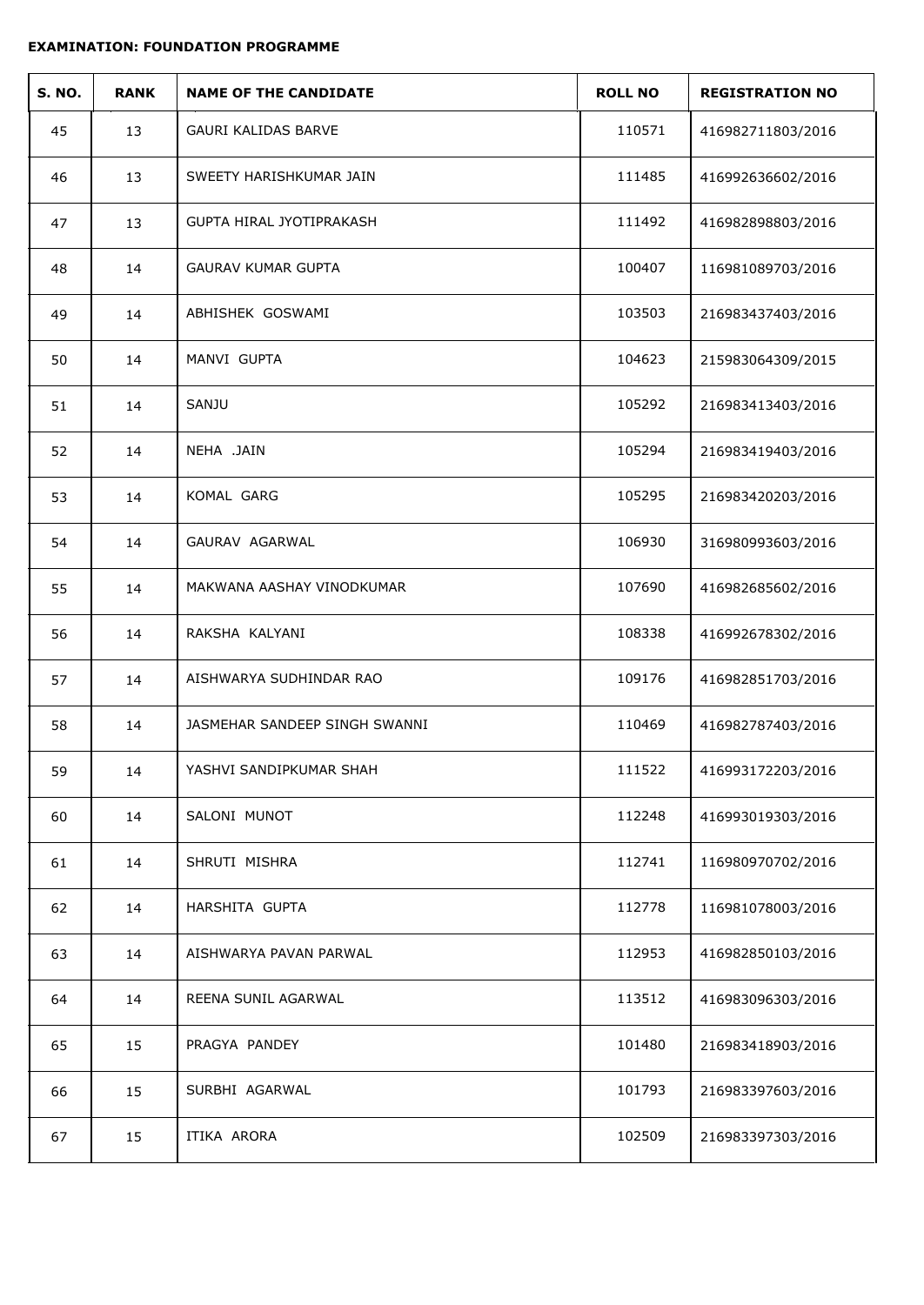| <b>S. NO.</b> | <b>RANK</b> | <b>NAME OF THE CANDIDATE</b>   | <b>ROLL NO</b> | <b>REGISTRATION NO</b> |
|---------------|-------------|--------------------------------|----------------|------------------------|
| 68            | 15          | KESHAV SHARMA                  | 103202         | 216983286403/2016      |
| 69            | 15          | JYOTI MULANI                   | 103530         | 216983301503/2016      |
| 70            | 15          | AYUSH OBEROI                   | 104255         | 216983190302/2016      |
| 71            | 15          | PIYUSH                         | 105338         | 216983410203/2016      |
| 72            | 15          | RAGHAV KUKREJA                 | 105344         | 216983191002/2016      |
| 73            | 15          | <b>ROBBIN</b>                  | 105351         | 216983355203/2016      |
| 74            | 15          | MAHALAKSHMI A                  | 105865         | 316981070403/2016      |
| 75            | 15          | ABHISHEK SHARMA                | 106979         | 316991079403/2016      |
| 76            | 15          | DEEPAK RAVIDUTT SHARMA         | 107685         | 416982733603/2016      |
| 77            | 15          | PRACHI AGRAWAL                 | 107938         | 416982872203/2016      |
| 78            | 15          | RAVEENA NARWAL                 | 108062         | 416982893503/2016      |
| 79            | 15          | VIPUL JAIN                     | 108210         | 416982748303/2016      |
| 80            | 15          | SONALI LAKHWANI                | 108282         | 416982961103/2016      |
| 81            | 15          | AYUSHI SANJAY THAKKER          | 108734         | 416982993603/2016      |
| 82            | 15          | UZMA PERWEZ SHAIKH             | 110848         | 416982654202/2016      |
| 83            | 15          | VAISHNAVI PRAKASH MERGU        | 110949         | 416983034803/2016      |
| 84            | 15          | TEJAL D MEHTA                  | 111316         | 116980962202/2016      |
| 85            | 15          | AASHITA JAIN                   | 112751         | 116980982003/2016      |
| 86            | 15          | SONALI MANOJ PANDIT            | 113165         | 416982906703/2016      |
| 87            | 15          | ASHUTOSH SHANTIPRASAD NAUTIYAL | 113334         | 416982627802/2016      |
| 88            | 16          | VIKASH RAJAK                   | 100389         | 116981069003/2016      |
| 89            | 16          | ABHISHEK AGGARWAL              | 101423         | 216983478903/2016      |
| 90            | 16          | KANIKA                         | 105301         | 216983290803/2016      |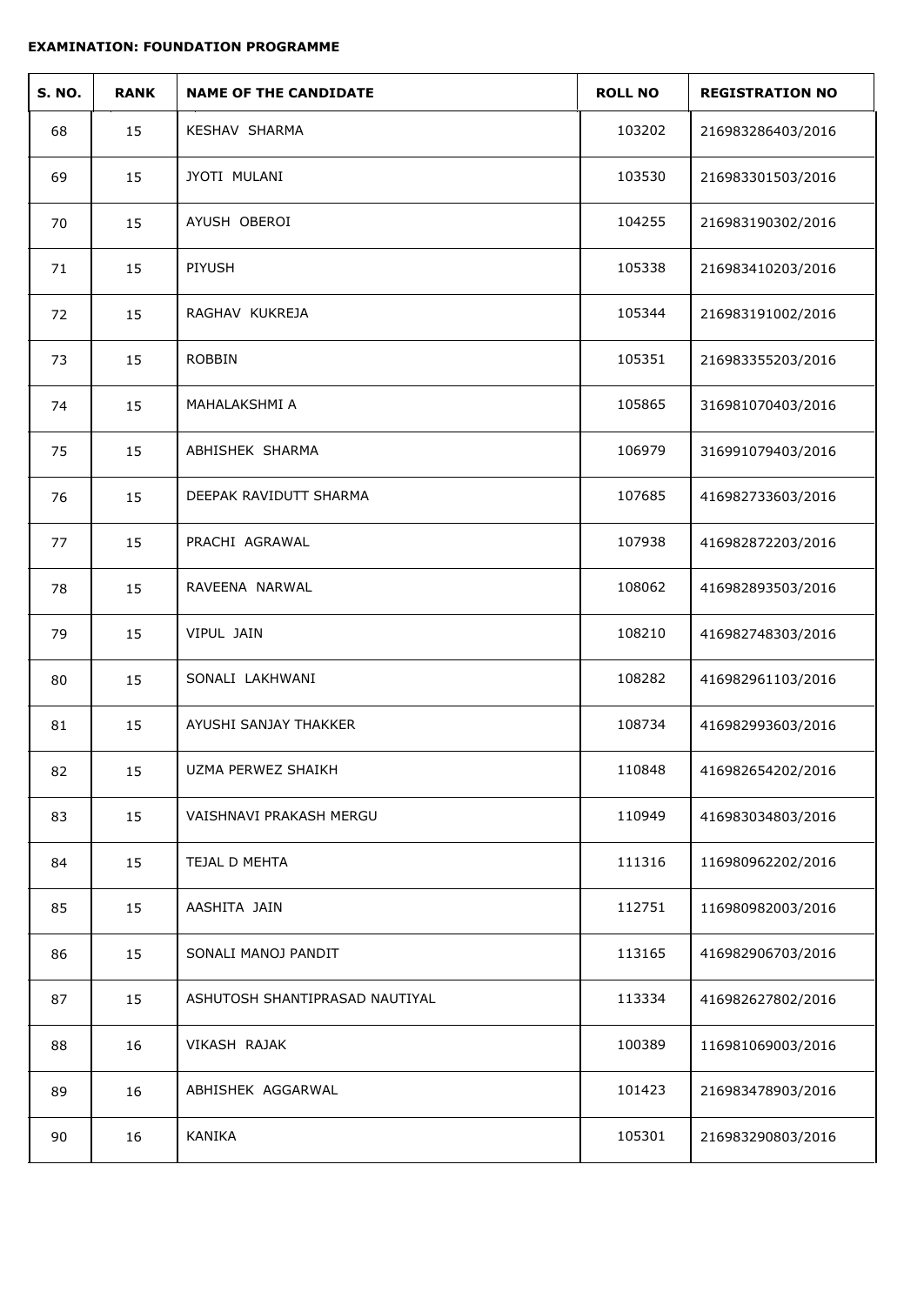| <b>S. NO.</b> | <b>RANK</b> | <b>NAME OF THE CANDIDATE</b> | <b>ROLL NO</b> | <b>REGISTRATION NO</b> |
|---------------|-------------|------------------------------|----------------|------------------------|
| 91            | 16          | SHIVANI JAIN                 | 105776         | 316980937302/2016      |
| 92            | 16          | SNEHA MOHANKUMAR             | 106302         | 316980973403/2016      |
| 93            | 16          | NAMRATA DHANRAJ SONI         | 106873         | 316981061903/2016      |
| 94            | 16          | VINITA LOHANI                | 108144         | 416983164804/2016      |
| 95            | 16          | HIMANI JAIN                  | 108303         | 416983011403/2016      |
| 96            | 16          | VINITA THAKUR                | 108380         | 416982905403/2016      |
| 97            | 16          | DARSHAN RAMPURIA             | 109021         | 116981019903/2016      |
| 98            | 16          | KRISHNA NIKUNJ RAVAL         | 109131         | 416982615001/2016      |
| 99            | 16          | ANUSHREE MADHAV KULKARNI     | 109597         | 416982896603/2016      |
| 100           | 16          | KUMKUM AGRAWAL               | 110361         | 116980966102/2016      |
| 101           | 16          | SALONI KALURAM BOTHRA        | 113222         | 416982726003/2016      |
| 102           | 17          | MOUMITA SEN                  | 100515         | 115990942012/2015      |
| 103           | 17          | VIBHUTI SAXENA               | 102453         | 215982656806/2015      |
| 104           | 17          | SRISHTI SONDHI               | 105187         | 216983485203/2016      |
| 105           | 17          | SEENU                        | 105322         | 216983516203/2016      |
| 106           | 17          | SHRINIDHI S                  | 106271         | 316981009003/2016      |
| 107           | 17          | NAVANSI SUNILKUMAR GUPTA     | 107596         | 416982690403/2016      |
| 108           | 17          | KARTIK SAILESH KHANDELWAL    | 107838         | 416983147803/2016      |
| 109           | 17          | SIMRAN RISHI GROVER          | 108743         | 415982485709/2015      |
| 110           | 17          | VINISHA VINCENT LOBO         | 109508         | 416982923103/2016      |
| 111           | 17          | NAMRATA VINAY PATADE         | 110001         | 416982812603/2016      |
| 112           | 17          | NIKITA NITIN RATHI           | 110289         | 415982524309/2015      |
| 113           | 17          | VIRALI KALPESH SONI          | 110677         | 416983008903/2016      |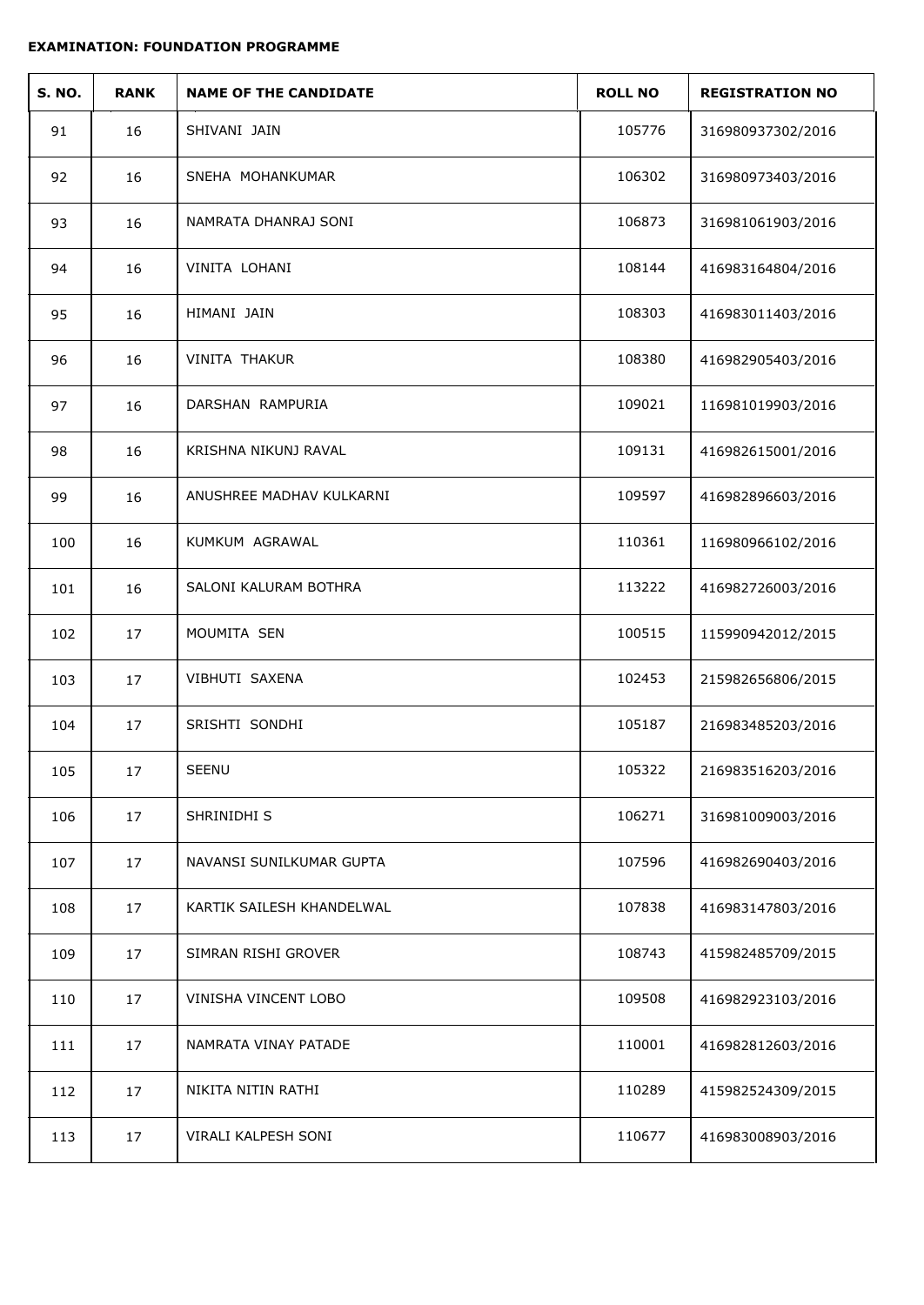| <b>S. NO.</b> | <b>RANK</b> | <b>NAME OF THE CANDIDATE</b> | <b>ROLL NO</b> | <b>REGISTRATION NO</b> |
|---------------|-------------|------------------------------|----------------|------------------------|
| 114           | 17          | RISHITA SONI                 | 113007         | 416982883503/2016      |
| 115           | 18          | ANUJA AGARWAL                | 100130         | 116980998003/2016      |
| 116           | 18          | GARGI UPADHYAYA              | 100594         | 116980949901/2016      |
| 117           | 18          | SWATI GOYAL                  | 105077         | 216993203802/2016      |
| 118           | 18          | CHIRAG GARG                  | 105332         | 216983421003/2016      |
| 119           | 18          | <b>FAIRY SHAH</b>            | 107604         | 416983052003/2016      |
| 120           | 18          | ANUPRIYA SAHA                | 108342         | 416982680502/2016      |
| 121           | 18          | VIBHA MANDHANYA              | 108356         | 416992658702/2016      |
| 122           | 18          | DEEPIKA RAJENDRA BHADORIA    | 109498         | 416982914703/2016      |
| 123           | 18          | SHREYA MUNDRA                | 109512         | 416982925103/2016      |
| 124           | 18          | RUPAL KIRAN VANMALI          | 109784         | 416982766103/2016      |
| 125           | 18          | SHISHYA GOYAL                | 111293         | 115980943512/2015      |
| 126           | 18          | SHRISTI AGRAWAL              | 111310         | 116990972602/2016      |
| 127           | 18          | SAHIL GIRISH MAKKAR          | 111573         | 416982803503/2016      |
| 128           | $18\,$      | RUCHI JITENDRA NISHAR        | 111910         | 416982734003/2016      |
| 129           | 18          | KRITIKA GOEL                 | 112747         | 116981020503/2016      |
| 130           | 18          | YUVRAJ SHARMA                | 112811         | 116980977902/2016      |
| 131           | 18          | PRITI ASHOK SHUKLA           | 113226         | 416992732203/2016      |
| 132           | 19          | DEEPTI RAWAT                 | 101865         | 216983191502/2016      |
| 133           | 19          | SHIVANGI SHARMA              | 103013         | 216983561504/2016      |
| 134           | 19          | VINITA ADVANI                | 103664         | 216983364203/2016      |
| 135           | 19          | NANCY AGGARWAL               | 104544         | 216993445503/2016      |
| 136           | 19          | SURBHI GUPTA                 | 104802         | 216983262003/2016      |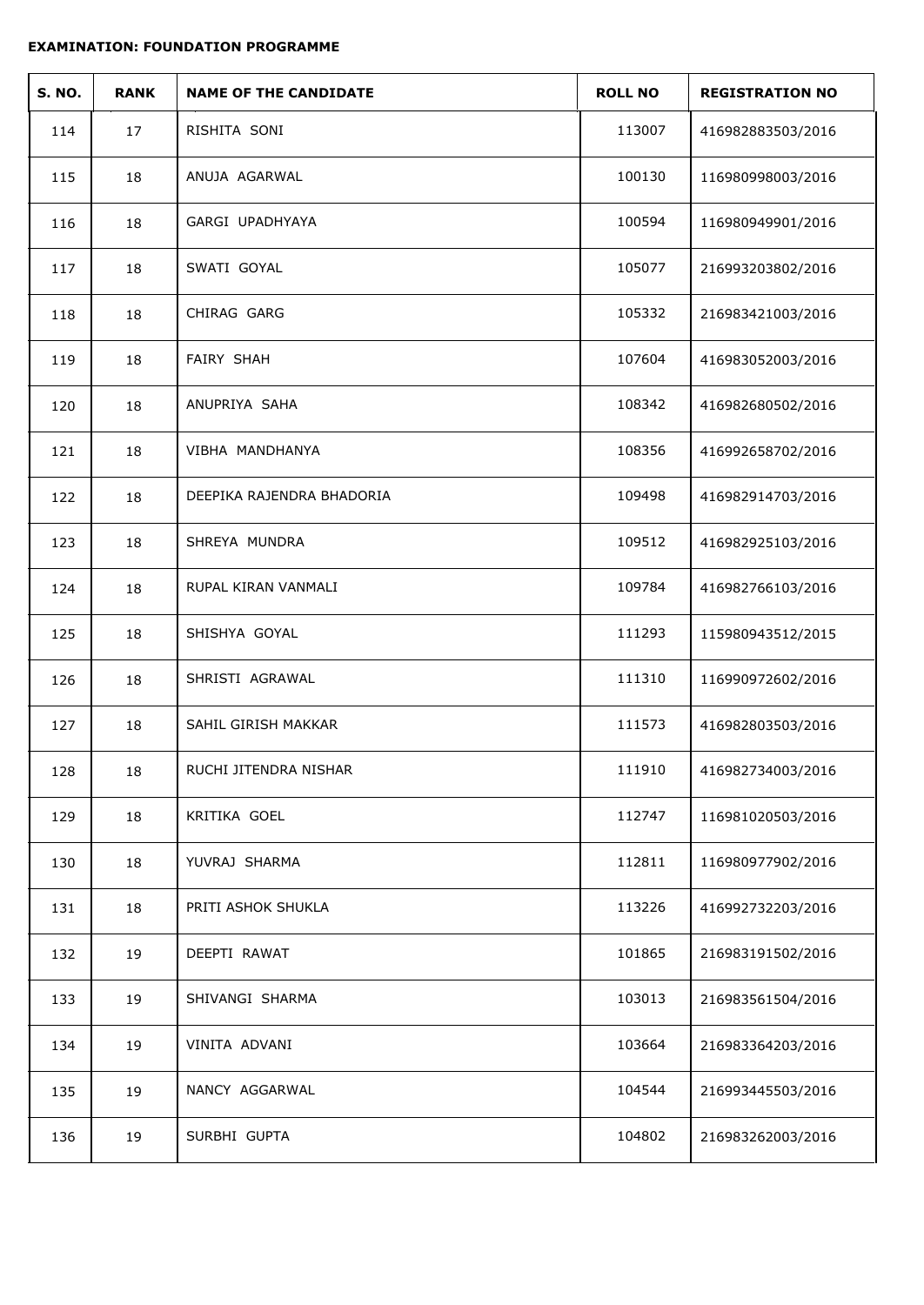| <b>S. NO.</b> | <b>RANK</b> | <b>NAME OF THE CANDIDATE</b> | <b>ROLL NO</b> | <b>REGISTRATION NO</b> |
|---------------|-------------|------------------------------|----------------|------------------------|
| 137           | 19          | SALONI MAHESHWARI            | 105044         | 216983466403/2016      |
| 138           | 19          | SIDDHI OJHA                  | 105098         | 216983485503/2016      |
| 139           | 19          | SOURABH JAIN                 | 105542         | 216983243703/2016      |
| 140           | 19          | MUSKAN AGRAWAL               | 108070         | 416982895903/2016      |
| 141           | 19          | BALA VENKATA MALLIK CHAVALI  | 111067         | 416982881903/2016      |
| 142           | 19          | VIDHI RAKHECHA               | 111284         | 115980803607/2015      |
| 143           | 19          | SAURABH VINAY GUNDECHA       | 112893         | 416982643502/2016      |
| 144           | 20          | SHUBHO MAHATO                | 100353         | 116980956902/2016      |
| 145           | 20          | SIDDHANT DWIVEDI             | 101430         | 216983287803/2016      |
| 146           | 20          | ARBAZ HASAN                  | 102332         | 216983365403/2016      |
| 147           | 20          | HIMANSHU GOYAL               | 103548         | 216983358803/2016      |
| 148           | 20          | BHAWANA GOYAL                | 103693         | 216983539403/2016      |
| 149           | 20          | RAJNI                        | 104165         | 216983562504/2016      |
| 150           | 20          | SAYEED ALISHA                | 104249         | 216983518703/2016      |
| 151           | 20          | RONIKA KANTILAL RATHORE      | 108746         | 416982863503/2016      |
| 152           | 20          | RUSHIL YATIN DESAI           | 108768         | 416982602701/2016      |
| 153           | 20          | SHIKHAR SANJAY BAFNA         | 108927         | 416993031903/2016      |
| 154           | 20          | HENIL JITEN SHAH             | 109281         | 416982753003/2016      |
| 155           | 20          | ADITI MILIND KELKAR          | 110729         | 416982733303/2016      |
| 156           | 20          | KHUSHBOO RATHI               | 111356         | 116981074803/2016      |
| 157           | 20          | NEEL ABHIJEET DAPTARDAR      | 111934         | 416982613101/2016      |
| 158           | 20          | MRUNAL SUHAS KULKARNI        | 112443         | 416982695903/2016      |
| 159           | 20          | POOJA BABULAL CHOUDHARY      | 113342         | 416982774003/2016      |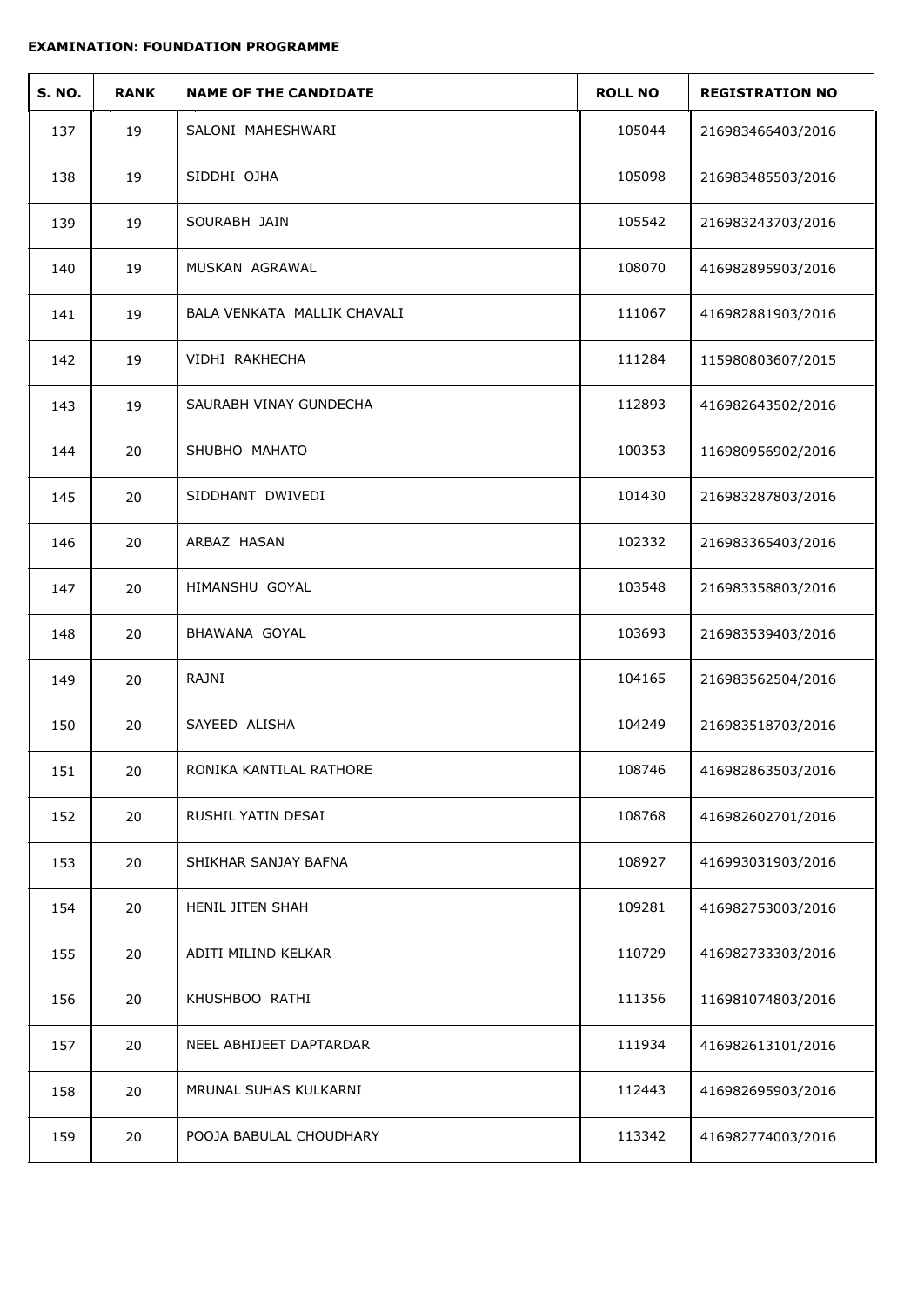| <b>S. NO.</b> | <b>RANK</b> | <b>NAME OF THE CANDIDATE</b> | <b>ROLL NO</b> | <b>REGISTRATION NO</b> |
|---------------|-------------|------------------------------|----------------|------------------------|
| 160           | 21          | PURVI GUPTA                  | 101356         | 216993270503/2016      |
| 161           | 21          | PAYAL AGARWAL                | 101502         | 216983149401/2016      |
| 162           | 21          | PREETI                       | 101583         | 216993288503/2016      |
| 163           | 21          | HIMANSHI GOYAL               | 101609         | 216983308703/2016      |
| 164           | 21          | YASH SAINI                   | 103052         | 215983136812/2015      |
| 165           | 21          | NISHTHA GOEL                 | 104157         | 216983253903/2016      |
| 166           | 21          | ARUN SINGH                   | 104539         | 216993289603/2016      |
| 167           | 21          | VANDANA JAIN                 | 104564         | 216993444903/2016      |
| 168           | 21          | <b>VANSHIKA TEWARY</b>       | 104648         | 216983529403/2016      |
| 169           | 21          | SRISHTI GOEL                 | 104962         | 216983254303/2016      |
| 170           | 21          | ABHINAV SOOD                 | 105197         | 216983388203/2016      |
| 171           | 21          | NITIKA JAIN                  | 105285         | 216983363503/2016      |
| 172           | 21          | SUDHA JOSHI                  | 105436         | 216983565204/2016      |
| 173           | 21          | PRIYADARSHINI MURUGAN        | 106269         | 316991001903/2016      |
| 174           | 21          | RATHOD RADHA NARESHBHAI      | 107595         | 416982688703/2016      |
| 175           | 21          | SAUMYA RAJKIRTI SHAH         | 109348         | 416982805903/2016      |
| 176           | 21          | SISILIA JOSEPH               | 109696         | 416982635302/2016      |
| 177           | 21          | HINAL JIGNESH MEHTA          | 109873         | 416982626802/2016      |
| 178           | 21          | DHARA SUMIT ZAVERI           | 109985         | 416982808103/2016      |
| 179           | 21          | KEYUR RAMESH PATNI           | 110059         | 416982941703/2016      |
| 180           | 21          | PRAGYASHREE ASHISH SHARMA    | 110428         | 416983146603/2016      |
| 181           | 21          | AMAN SANJAY DAKHOLE          | 110448         | 416982855603/2016      |
| 182           | 21          | MAHASWETA M                  | 110798         | 316980994603/2016      |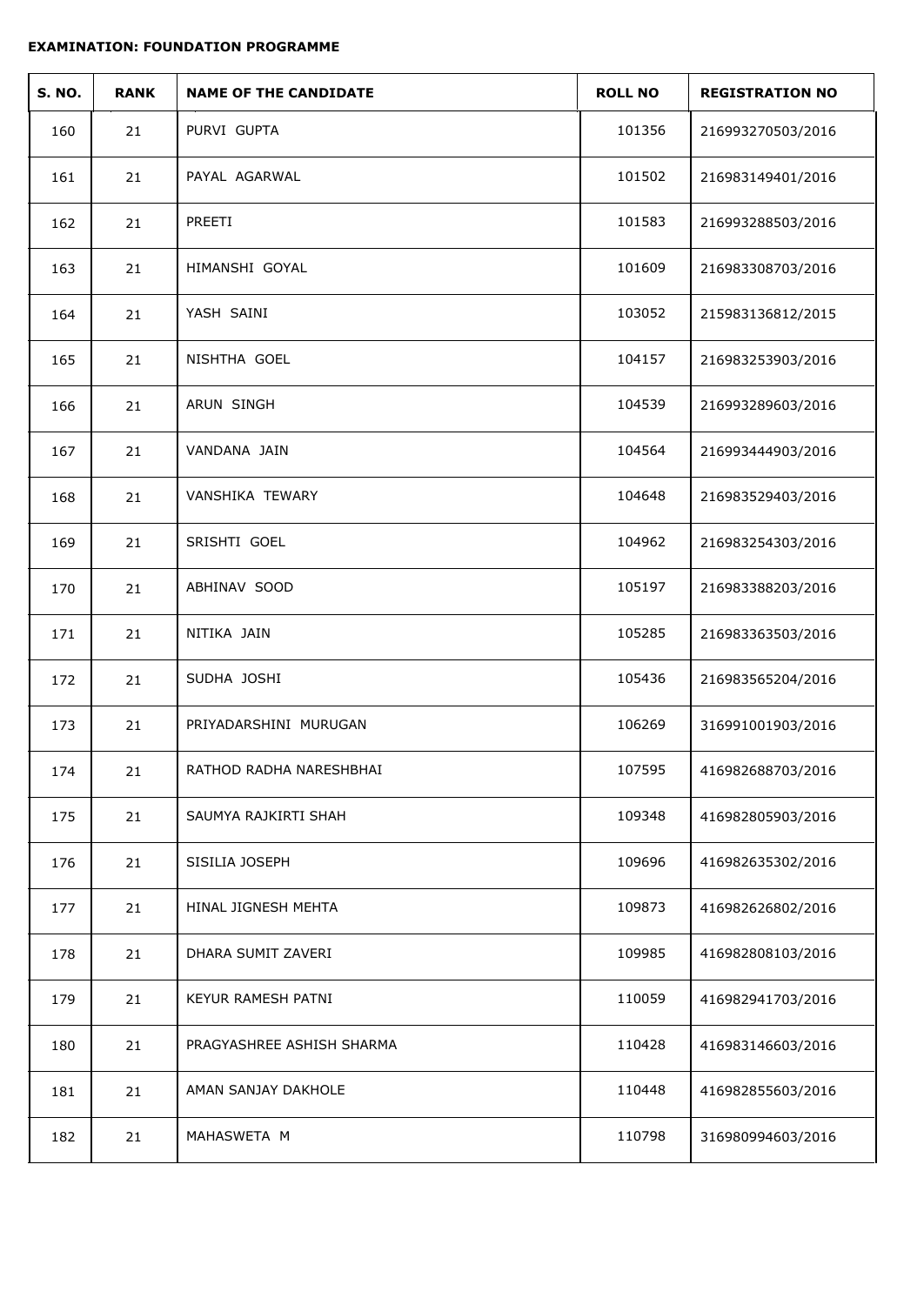| <b>S. NO.</b> | <b>RANK</b> | <b>NAME OF THE CANDIDATE</b> | <b>ROLL NO</b> | <b>REGISTRATION NO</b> |
|---------------|-------------|------------------------------|----------------|------------------------|
| 183           | 21          | PAYAL RAJESH THAKKAR         | 110926         | 316981056503/2016      |
| 184           | 21          | SHRIYA DEELIP KORGAONKAR     | 110962         | 416982829103/2016      |
| 185           | 21          | AMEYA MILIND KULKARNI        | 111093         | 416982705103/2016      |
| 186           | 21          | PURVA BAJIRAO KALAMKAR       | 111142         | 416983107703/2016      |
| 187           | 21          | DHRUVI JAYANTI SHAH          | 111988         | 416982695703/2016      |
| 188           | 21          | UMAMAHESHWAR RAO VANKILA     | 112810         | 116980977702/2016      |
| 189           | 21          | RUCHA MANOJ HARSULKAR        | 112926         | 416982955803/2016      |
| 190           | 21          | KINJAL HARSHADBHAI RATHOD    | 113271         | 416983062603/2016      |
| 191           | 22          | ABHISHEK KHATTRY             | 100315         | 116991041003/2016      |
| 192           | 22          | ASHIKA MITTAL                | 101038         | 116990989103/2016      |
| 193           | 22          | NITESH PAL                   | 102282         | 115980922409/2015      |
| 194           | 22          | JATIN SHARMA                 | 102298         | 216983277503/2016      |
| 195           | 22          | JYOTSANA DUA                 | 102990         | 216983246703/2016      |
| 196           | 22          | SHIVANI PATIYAL              | 102991         | 216983246903/2016      |
| 197           | 22          | ARUN AGRAWAL                 | 103118         | 116981031203/2016      |
| 198           | 22          | SATWIK SHUKLA                | 103909         | 216983564204/2016      |
| 199           | 22          | SIMRAN VATS                  | 104633         | 216983529703/2016      |
| 200           | 22          | SIMRAN AHUJA                 | 104916         | 216993309403/2016      |
| 201           | 22          | NAINA GUPTA                  | 104948         | 216983342603/2016      |
| 202           | 22          | AISHWARYA VIJAYVERGIYA       | 105074         | 216983409903/2016      |
| 203           | 22          | RITIK                        | 105540         | 216983243003/2016      |
| 204           | 22          | TANYA RAZA                   | 108294         | 416993027103/2016      |
| 205           | 22          | MUSKAN JAIN                  | 108317         | 416982989903/2016      |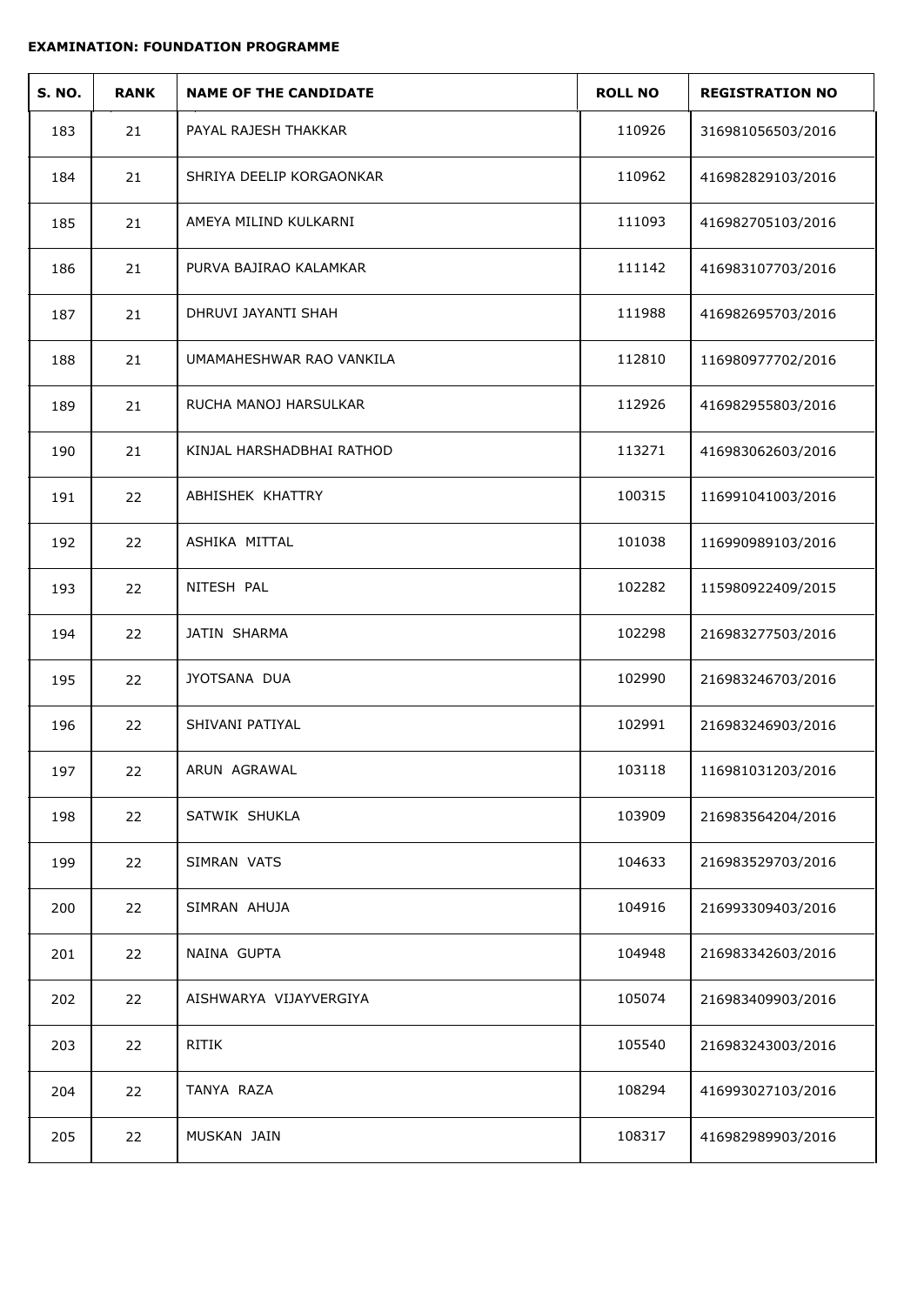| <b>S. NO.</b> | <b>RANK</b> | <b>NAME OF THE CANDIDATE</b>   | <b>ROLL NO</b> | <b>REGISTRATION NO</b> |
|---------------|-------------|--------------------------------|----------------|------------------------|
| 206           | 22          | NISHANT TALREJA                | 108515         | 416982705403/2016      |
| 207           | 22          | VIDHI KAMLESH DEDHIA           | 108738         | 416982979503/2016      |
| 208           | 22          | PRARTHNA NANDA                 | 108796         | 416982650902/2016      |
| 209           | 22          | AISHA BEGUM MOHD. NASIR ANSARI | 108958         | 416982843903/2016      |
| 210           | 22          | YUVRAJ JATUBHA JADEJA          | 109105         | 416982789703/2016      |
| 211           | 22          | <b>GUNJAN PARAS JAIN</b>       | 109679         | 416982982303/2016      |
| 212           | 22          | ABHISHEK CHOUDHARY             | 110539         | 116981007103/2016      |
| 213           | 22          | UNNATI SUNIL YADAV             | 110737         | 416982746903/2016      |
| 214           | 22          | ABHISHEK DANDVEKAR             | 111424         | 116981068203/2016      |
| 215           | 22          | PRIYA BHAWARLAL JAIN           | 111527         | 416983150003/2016      |
| 216           | 22          | HONEY GAJJAR                   | 111533         | 416992779303/2016      |
| 217           | 22          | MIHIR ANIL MAHADIK             | 111940         | 416982761503/2016      |
| 218           | 22          | ANUSHKA ABHIJEET DHARURKAR     | 112255         | 416982641602/2016      |
| 219           | 22          | SANJANA MADHUKAR UNWARKAR      | 112614         | 416982991003/2016      |
| 220           | 22          | HARSH GUPTA                    | 112819         | 116981077903/2016      |
| 221           | 22          | RISHABH KHEDIA                 | 113057         | 116981040303/2016      |
| 222           | 22          | JANET SOJAN                    | 113227         | 416982737803/2016      |
| 223           | 22          | TANISHA PURWAR                 | 113613         | 416983125103/2016      |
| 224           | 23          | ABHISHEK SHAW                  | 100354         | 116980957002/2016      |
| 225           | 23          | AYUSHI KHANDELWAL              | 101404         | 216983470403/2016      |
| 226           | 23          | MUSKAN SAXENA                  | 101408         | 216983477003/2016      |
| 227           | 23          | ESHI KASHYAP                   | 101493         | 216983258303/2016      |
| 228           | 23          | DOOJA DAS                      | 102499         | 216983386703/2016      |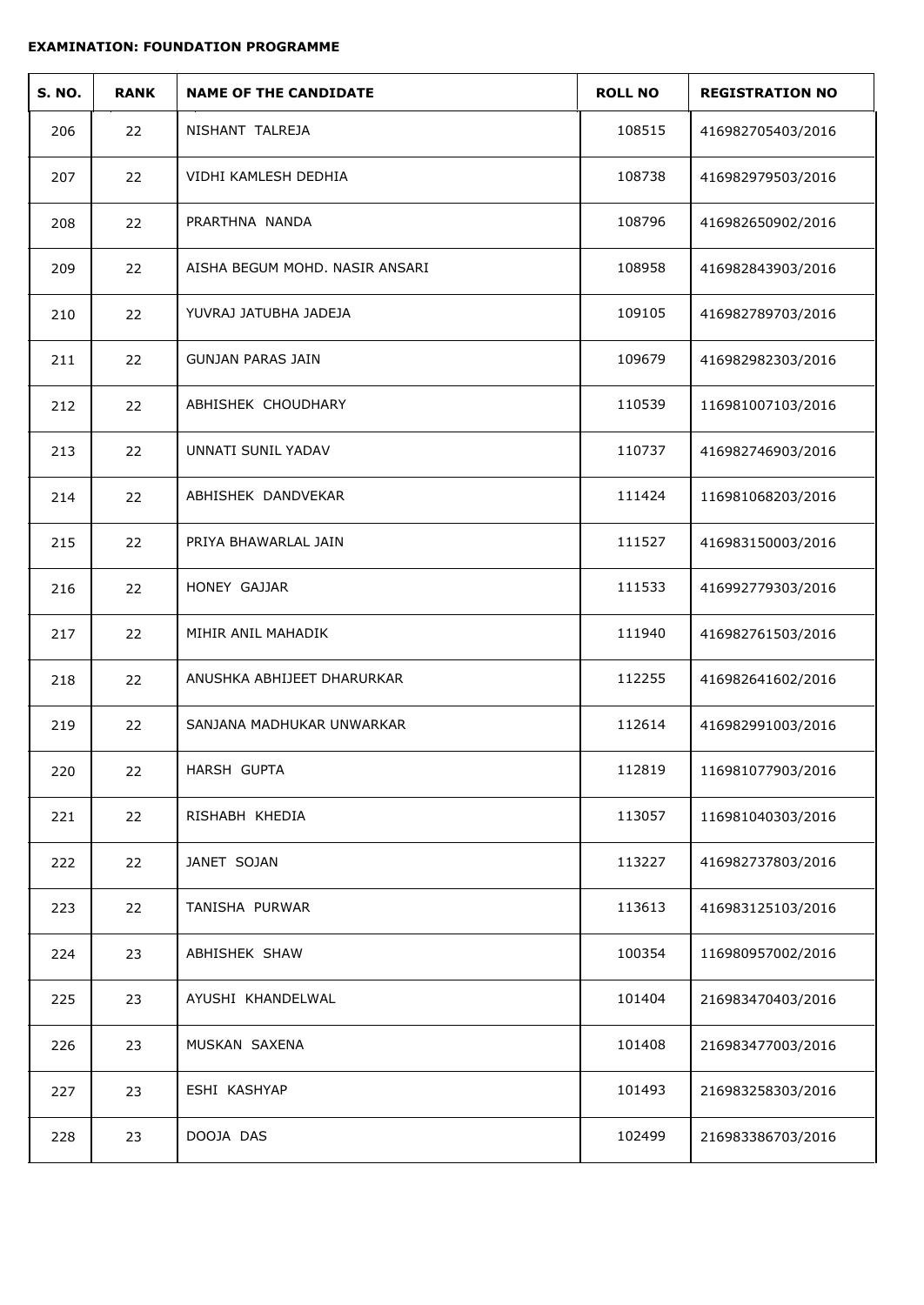| <b>S. NO.</b> | <b>RANK</b> | <b>NAME OF THE CANDIDATE</b>    | <b>ROLL NO</b> | <b>REGISTRATION NO</b> |
|---------------|-------------|---------------------------------|----------------|------------------------|
| 229           | 23          | MOHIT KATHURIA                  | 103113         | 216983200702/2016      |
| 230           | 23          | AYUSHI JAIN                     | 103386         | 216983387303/2016      |
| 231           | 23          | SHIVANI SRIVASTAVA              | 104023         | 216983226102/2016      |
| 232           | 23          | DEEPIKA MALL                    | 105218         | 216983349603/2016      |
| 233           | 23          | <b>GOURVIT HANS</b>             | 105347         | 216983189102/2016      |
| 234           | 23          | AISHWARYA LAHOTI                | 106792         | 316981017103/2016      |
| 235           | 23          | ZOHA NISHAD                     | 106886         | 316980983303/2016      |
| 236           | 23          | S SHIVA PRIYAA                  | 107241         | 316980952702/2016      |
| 237           | 23          | <b>BHAMA</b>                    | 107409         | 316981007503/2016      |
| 238           | 23          | MEENAKSHI RATHI                 | 107543         | 416982641402/2016      |
| 239           | 23          | YASHAANKI JAYESH KORA           | 107576         | 416982940503/2016      |
| 240           | 23          | SALONI TAYAL                    | 108053         | 416982890603/2016      |
| 241           | 23          | AMAN YADAV                      | 108582         | 416983146203/2016      |
| 242           | 23          | ADITI RASTOGI                   | 108755         | 216983164202/2016      |
| 243           | 23          | ELRICA MYSTICA NESTOR RODRIGUES | 108988         | 416992780003/2016      |
| 244           | 23          | VAIBHAV PRADEEP DOSHI           | 109409         | 416982934703/2016      |
| 245           | 23          | NIDHI ANUP TODI                 | 109712         | 416982711903/2016      |
| 246           | 23          | NEERAJ RAVINDRA SALODKAR        | 110350         | 416982603401/2016      |
| 247           | 23          | ADITI BANTHIA                   | 110434         | 416982827203/2016      |
| 248           | 23          | PRESHIT UMESH KHANDELWAL        | 111016         | 416983118903/2016      |
| 249           | 23          | NIKITA BACHWANI                 | 112544         | 416982701303/2016      |
| 250           | 23          | TANVI DILIPBHAI RATHOD          | 113218         | 416982726703/2016      |
| 251           | 23          | SHARON MARIA STEEVAN PINTO      | 113259         | 416983088603/2016      |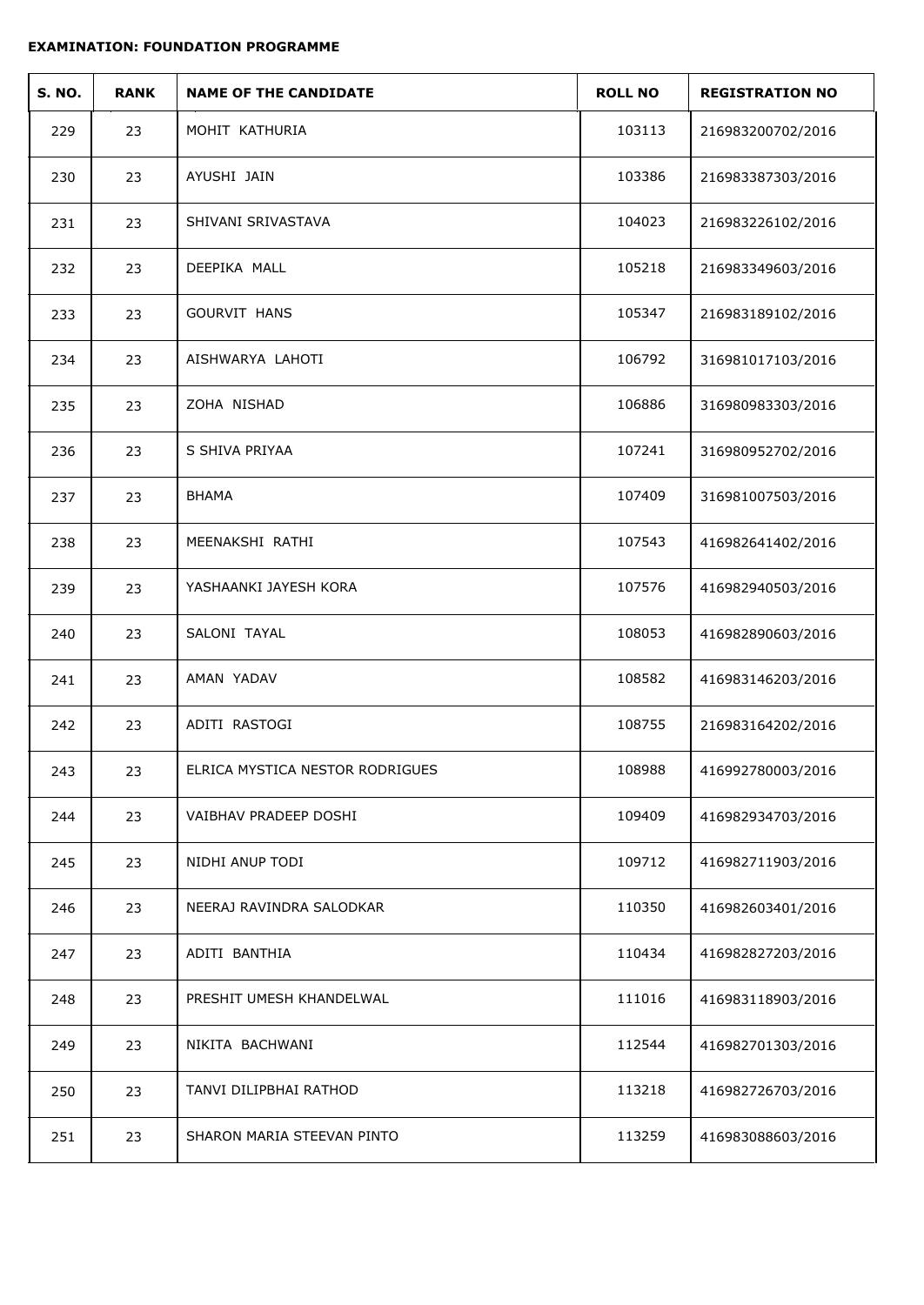| <b>S. NO.</b> | <b>RANK</b> | <b>NAME OF THE CANDIDATE</b>       | <b>ROLL NO</b> | <b>REGISTRATION NO</b> |
|---------------|-------------|------------------------------------|----------------|------------------------|
| 252           | 24          | MAHEK MEHTA                        | 100224         | 116980995003/2016      |
| 253           | 24          | RICHA PODDAR                       | 100437         | 116980945901/2016      |
| 254           | 24          | NAINA JOSHI                        | 100793         | 116981086103/2016      |
| 255           | 24          | ASHOOTOSH SANJAY KOTHARI           | 102670         | 415982590510/2015      |
| 256           | 24          | HIMANI MEHTA                       | 102704         | 216983527103/2016      |
| 257           | 24          | PRIYA MAKKAR                       | 102906         | 216983431703/2016      |
| 258           | 24          | AYUSHI PANDEY                      | 102978         | 216983241203/2016      |
| 259           | 24          | ROHAN GUPTA                        | 103817         | 216983394903/2016      |
| 260           | 24          | NITYAM RASTOGI                     | 103869         | 216983204402/2016      |
| 261           | 24          | SNEHA MOHAN                        | 104330         | 216983204802/2016      |
| 262           | 24          | VAISHALI MEENA                     | 104497         | 216993557203/2016      |
| 263           | 24          | VINEET MADHESIA                    | 104987         | 216983210602/2016      |
| 264           | 24          | MISHITA GOYAL                      | 105256         | 216993447103/2016      |
| 265           | 24          | NIDHI GUPTA                        | 105258         | 216983346803/2016      |
| 266           | 24          | ANKITA                             | 105283         | 216983358903/2016      |
| 267           | 24          | SEEMA                              | 105302         | 216983293503/2016      |
| 268           | 24          | AMANDEEP KAUR SATINDER SINGH JOLLY | 107789         | 416993079803/2016      |
| 269           | 24          | ISHIKA JAIN                        | 108010         | 216983296303/2016      |
| 270           | 24          | MONALISA GAMI                      | 108088         | 416982695303/2016      |
| 271           | 24          | PRAGYA GUPTA                       | 108190         | 416982844003/2016      |
| 272           | 24          | AASHI JAIN                         | 108325         | 416982999603/2016      |
| 273           | 24          | PRARSHI MISHRA                     | 108333         | 416982673602/2016      |
| 274           | 24          | HIMANSHU PATIDAR                   | 108445         | 416992668402/2016      |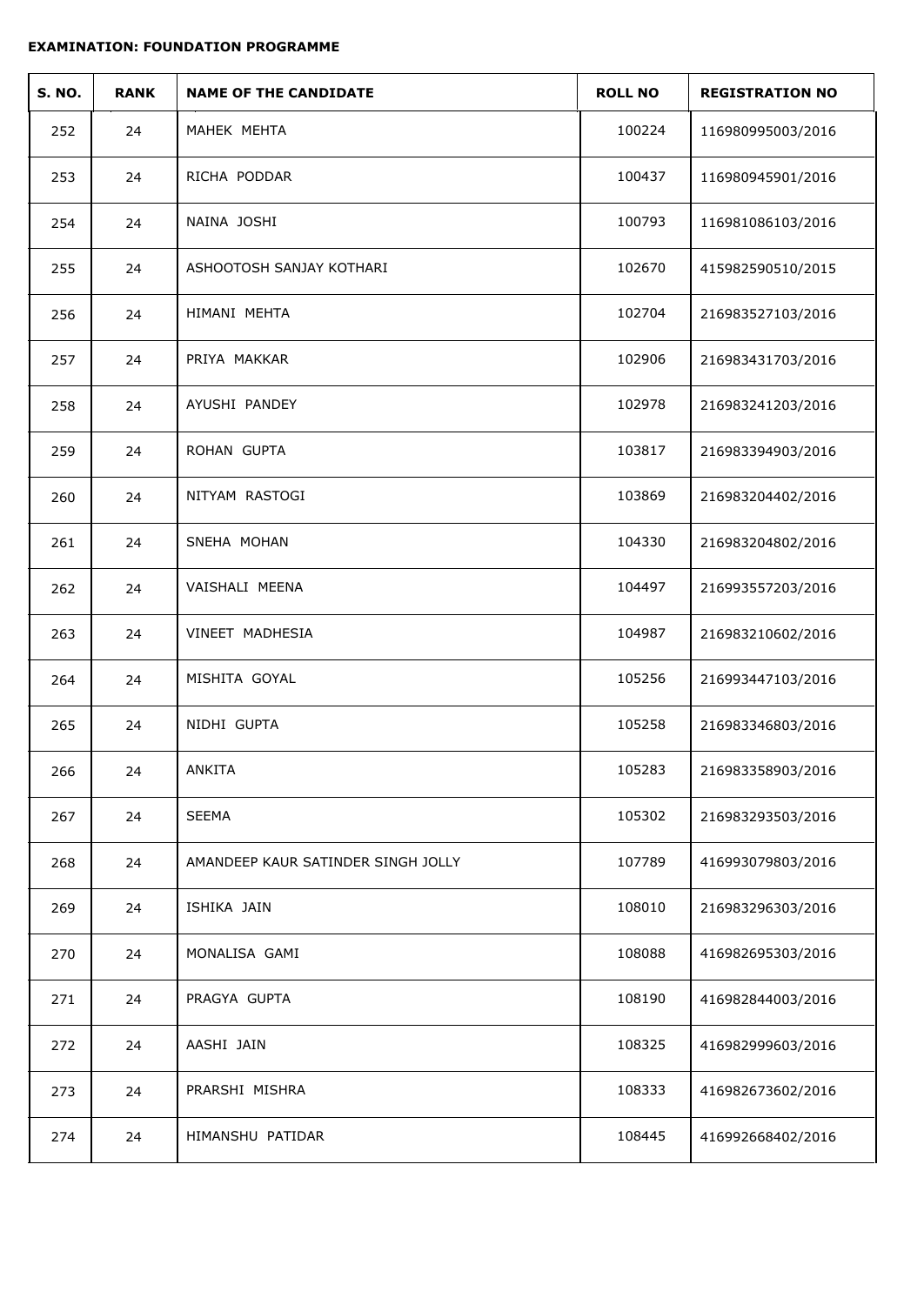| <b>S. NO.</b> | <b>RANK</b> | <b>NAME OF THE CANDIDATE</b> | <b>ROLL NO</b> | <b>REGISTRATION NO</b> |
|---------------|-------------|------------------------------|----------------|------------------------|
| 275           | 24          | PIYUSH KHANDELWAL            | 108510         | 416982700603/2016      |
| 276           | 24          | ADITI NATH PARMESHWARAN      | 109150         | 416982965303/2016      |
| 277           | 24          | YASHVI AJAY DOSHI            | 109170         | 416983005703/2016      |
| 278           | 24          | PREKSHA MANISH SHAH          | 109229         | 416982628802/2016      |
| 279           | 24          | KINJAL VINAY MOMAYA          | 109276         | 416982708003/2016      |
| 280           | 24          | RACHANA KANJI PATEL          | 109298         | 416983102303/2016      |
| 281           | 24          | RAJ YOGESH BAJARIA           | 110212         | 416982803303/2016      |
| 282           | 24          | PRIYESH PRADEEP JAIN         | 110505         | 416982875203/2016      |
| 283           | 24          | TANVI SUHAS SHINDE           | 110735         | 416982745503/2016      |
| 284           | 24          | GAURI SUSHILKUMAR KASAT      | 110932         | 416982815303/2016      |
| 285           | 24          | MEGHNA KUNJ KHETAN           | 111472         | 416983004103/2016      |
| 286           | 24          | DHWANI MAHENDRA BOTHRA       | 111476         | 416982980903/2016      |
| 287           | 24          | VAISHNAVI RAMAVTAR BAHETI    | 111486         | 416982647402/2016      |
| 288           | 24          | GIRIKA KISHORE JAWRANI       | 111886         | 416982870703/2016      |
| 289           | 24          | SHARVARI SHRIDHAR DEO        | 111987         | 416982687402/2016      |
| 290           | 24          | PRANALI JAYSUKH BORICHA      | 111990         | 416982721303/2016      |
| 291           | 24          | AYUSHI GOYAL                 | 113045         | 116981081403/2016      |
| 292           | 24          | NIKITA SADANAND MORAB        | 113166         | 416982907203/2016      |
| 293           | 24          | HARSHA SHRIDHAR SHETTY       | 113355         | 416982796203/2016      |
| 294           | 25          | DEEPAK KUMAR NAYAK           | 100047         | 115980944012/2015      |
| 295           | 25          | SMRITI ARORA                 | 101030         | 116980962602/2016      |
| 296           | 25          | PREETI DHINGRA               | 101595         | 216983228502/2016      |
| 297           | 25          | NITISH KUMAR                 | 101982         | 216983186202/2016      |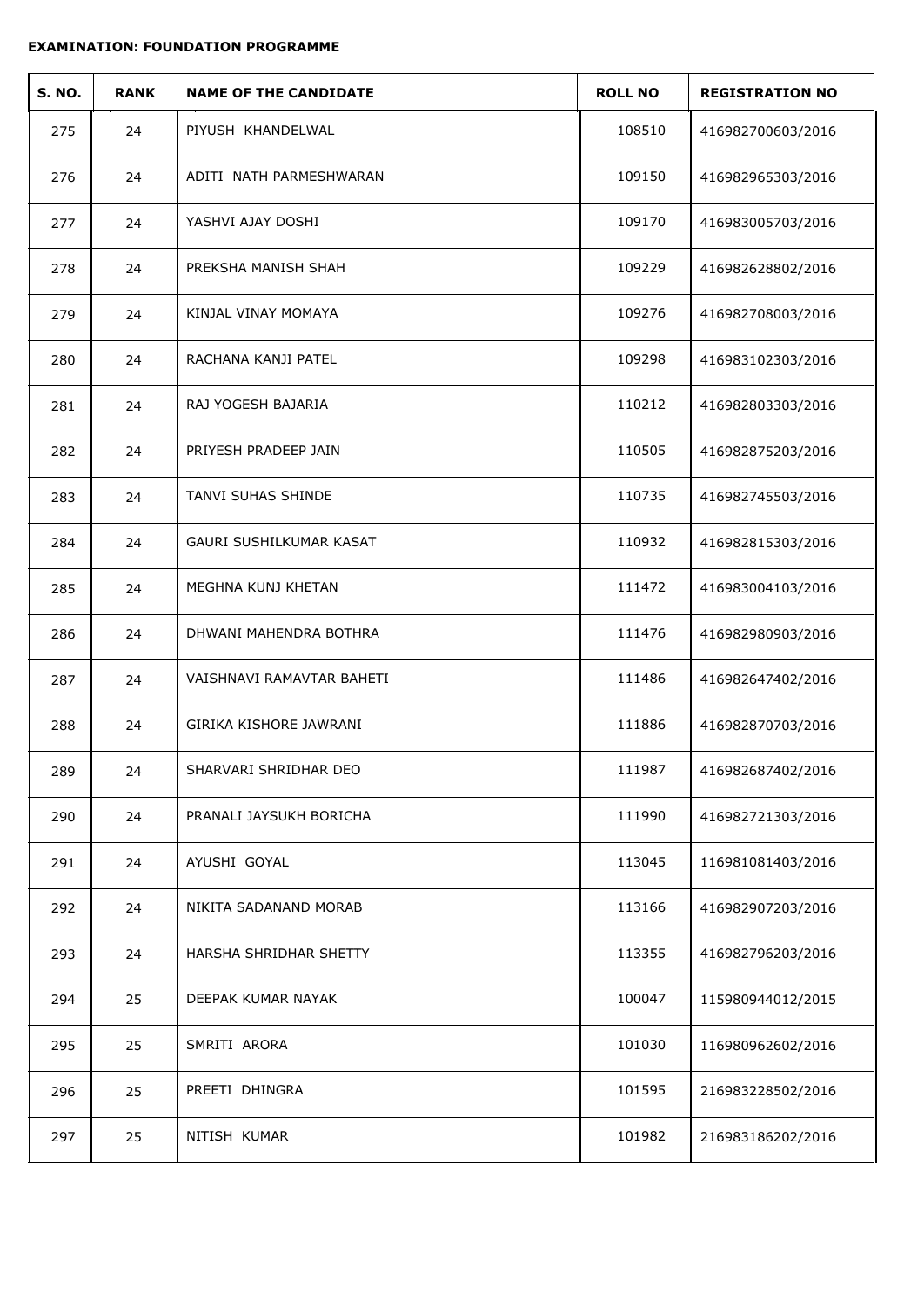| <b>S. NO.</b> | <b>RANK</b> | <b>NAME OF THE CANDIDATE</b> | <b>ROLL NO</b> | <b>REGISTRATION NO</b> |
|---------------|-------------|------------------------------|----------------|------------------------|
| 298           | 25          | RIYA CHOUDHARY               | 102180         | 216983179602/2016      |
| 299           | 25          | HITESH CHOUDHARY             | 102727         | 216983214502/2016      |
| 300           | 25          | SAKSHI                       | 103004         | 215983135612/2015      |
| 301           | 25          | MUSKAN JAIN                  | 103038         | 216983455703/2016      |
| 302           | 25          | <b>GAURAV</b>                | 103125         | 216983344903/2016      |
| 303           | 25          | S. AVINASH                   | 103144         | 216983269003/2016      |
| 304           | 25          | JASMEET KAUR                 | 103893         | 216983492903/2016      |
| 305           | 25          | AMBICA TYAGI                 | 104221         | 216983273603/2016      |
| 306           | 25          | ASIF SHAH                    | 104523         | 216983414003/2016      |
| 307           | 25          | DHRUV GARG                   | 104760         | 216983291303/2016      |
| 308           | 25          | SALONI CHAUDHARY             | 104970         | 216983187702/2016      |
| 309           | 25          | PRIYA DHOLANI                | 105072         | 216983449203/2016      |
| 310           | 25          | PAYAL                        | 105303         | 216983190702/2016      |
| 311           | 25          | R. CHARU LATHA               | 106114         | 316980924501/2016      |
| 312           | 25          | SHREYA P S                   | 106150         | 316981019303/2016      |
| 313           | 25          | JAYADEVI S                   | 106273         | 316980998203/2016      |
| 314           | 25          | DHWANI DIPAKKUMAR PARMAR     | 107611         | 416983156304/2016      |
| 315           | 25          | ARIHANT GADIYA               | 107702         | 216983553603/2016      |
| 316           | 25          | DHARA DHARMESHBHAI DESAI     | 107752         | 416982677802/2016      |
| 317           | 25          | KOMAL PRAVEEN SONI           | 107767         | 416982924303/2016      |
| 318           | 25          | RUSHALI SAMEER DESAI         | 107768         | 416982906803/2016      |
| 319           | 25          | PARUL SONI                   | 108092         | 416982696103/2016      |
| 320           | 25          | AMBIKA PATEL                 | 108346         | 416982656202/2016      |